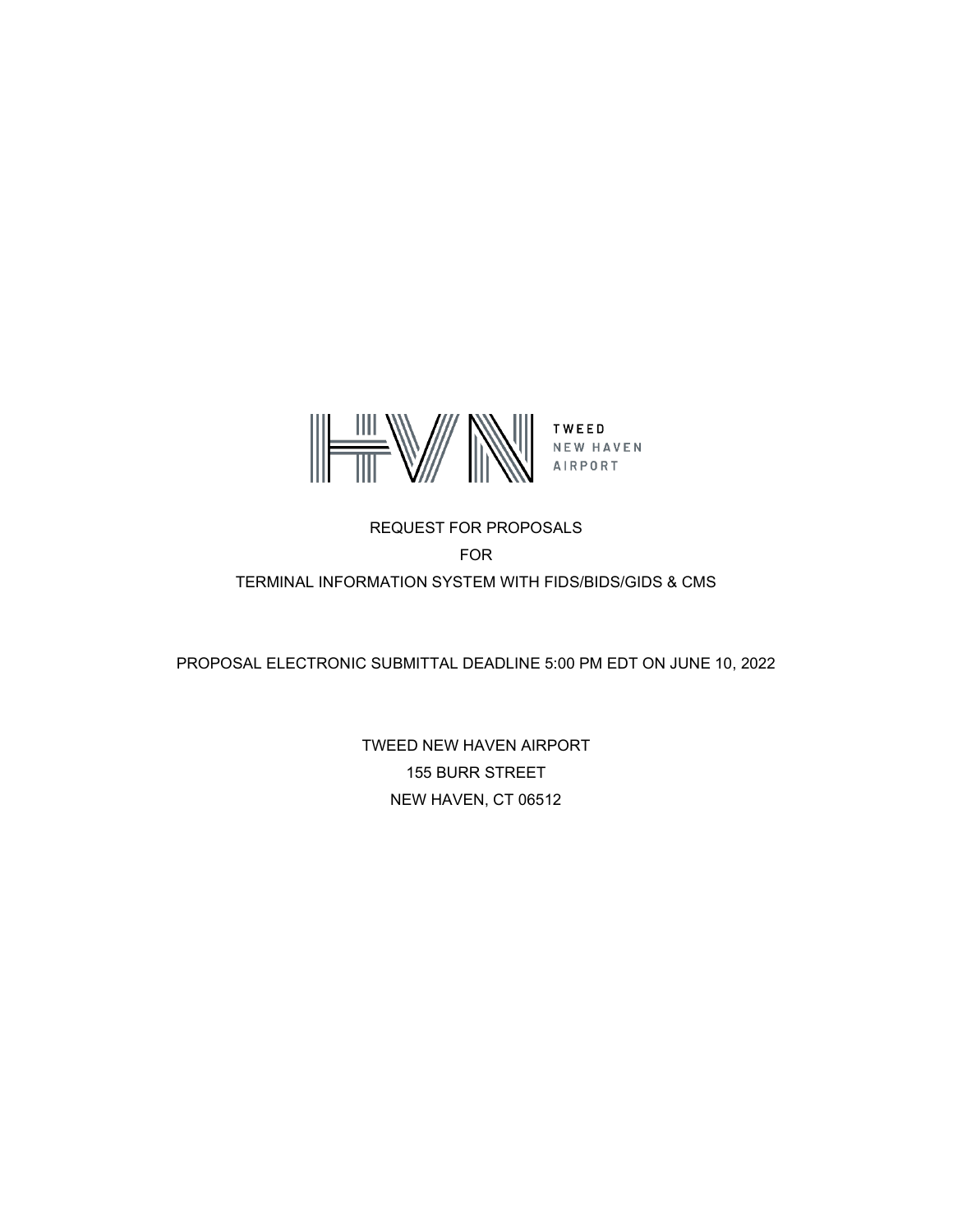# **TWEED NEW HAVEN AIRPORT**

# REQUEST FOR PROPOSALS

## FOR

# TERMINAL INFORMATION SYSTEM WITH FIDS/BIDS/GIDS & CMS

| <b>ISSUED DATE:</b>       | May 20, 2022                                                       |
|---------------------------|--------------------------------------------------------------------|
| <b>ISSUED BY:</b>         | The Tweed New Haven Airport Authority                              |
|                           | 155 Burr Street                                                    |
|                           | New Haven, CT 06512                                                |
| <b>AIRPORT MANAGER:</b>   | <b>Avports LLC</b>                                                 |
| POINT OF CONTACT:         | Mr. Jeremy Nielson                                                 |
|                           | Airport Manager                                                    |
|                           | Email: jnielson@flytweed.com                                       |
| <b>QUESTION DEADLINE:</b> | Written questions must be submitted by 5:00 PM EDT on June 3, 2022 |
|                           | Mr. Jeremy Nielson                                                 |
|                           | Airport Manager                                                    |
|                           | Email: administration@flytweed.com                                 |
| PROPOSAL DEADLINE:        | No later than 5:00 PM EDT ON June 10, 2022                         |
|                           | Mr. Jeremy Nielson                                                 |
|                           | Airport Manager                                                    |
|                           | Email: administration@flytweed.com                                 |
|                           | Electronic submissions only                                        |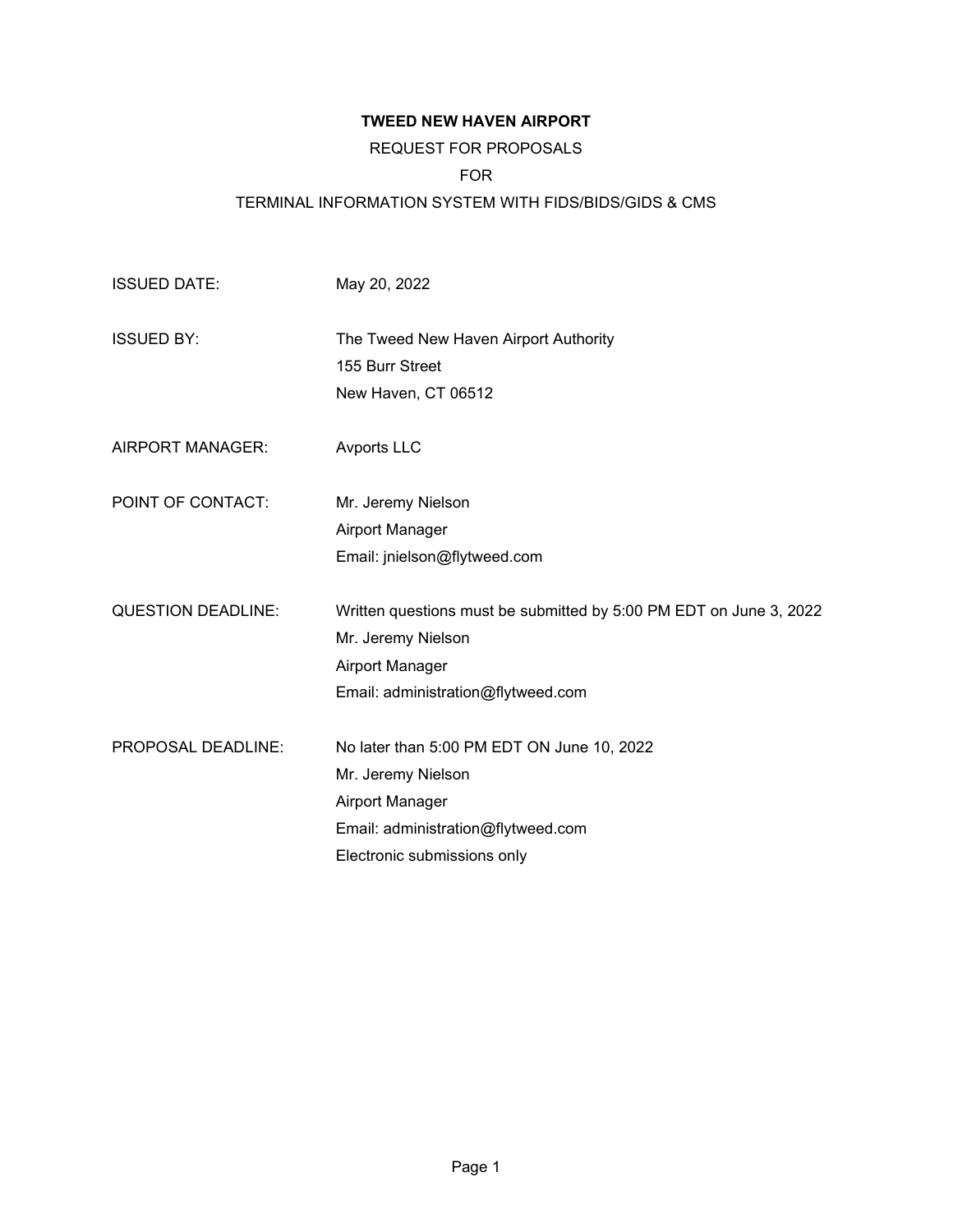# **I. PURPOSE OF REQUEST**

The Tweed New Haven Airport Authority (the "Authority"), through this Request for Proposals ("RFP"), invites written proposals from qualified vendors to provide a TERMINAL INFORMATION/ FLIGHT INFORMATION DISPLAY SYSTEM (FIDS) and CONTENT MANAGEMENT SYSTEM (CMS) at Tweed New Haven Airport ("HVN"). The project shall be capable of integrating with the Airport's proposed Common/Shared Use Passenger Processing System to be selected under a separate RFP.

The Authority reserves the right to select the same vendor or separate vendors to perform the scope of work of both projects based on the content of RFP responses.

## **II. INSTRUCTIONS TO PROPOSERS**

- A. Proposers must electronically submit their proposal. Proposals must include proposer's name, address, phone, and primary contact name.
- B. Proposals must be e-mailed to: administration@flytweed.com
- C. All proposals must be received by 5:00 PM EDT on June 10, 2022. Requests for extension of time to submit will not be granted. Late proposals will be rejected. Proposals sent via fax will not be accepted.
- D. The opening and reading of a proposal does not constitute the Authority's acceptance.
- E. It is the sole responsibility of the proposer to ensure that its proposal arrives on time and bears the handwritten or electronic signature of an official duly authorized to submit it. The name, address, and telephone number of the person to contact must be clearly identified.
- F. Any questions about the RFP should be emailed to [administration@flytweed.com](mailto:administration@flytweed.com) not later than 5:00 PM EDT on June 3, 2022. The subject line of the email must be "Terminal Information System RFP Question." It is the sender's responsibility to ensure all emails were received and acknowledged by the Authority. If any emails are not acknowledged by the Authority by the next business day, the sender will be deemed advised the email/questions were not received. Questions received after foregoing deadline will not be answered.
- G. Other than with written consent from the Point of Contact, all proposers, including any persons affiliated with or in any way related to a proposer, are strictly prohibited from contacting any directors or any personnel of the Authority or the Airport Manager on any matter having to do in any respect with this RFP after Issued Date. Any other contact with such persons associated with HVN shall be made only through and in coordination with the Point of Contact and must be made in writing. Prohibited or inappropriate contacts made by a proposer may result in the disqualification of that proposer. This requirement will be strictly enforced.
- H. All costs incurred in the preparation and presentation of the proposal is the proposer's sole responsibility. No costs will be reimbursed to any proposer.
- I. All documentation submitted with a proposal will become the property of the Authority.
- J. Proposals are to be submitted as outlined below:
	- 1. Proposer Questionnaire
	- 2. References
	- 3. Proof of Insurance
	- 4. Certification
	- 5. Project Cost Detail
- K. The Authority reserves the right to cancel any or all solicitations, in whole or in part, as well as reject any or all proposals, or to accept or reject any proposal in part, and to waive any minor informality or irregularity in proposals received if it is determined by the Airport Manager or his designee that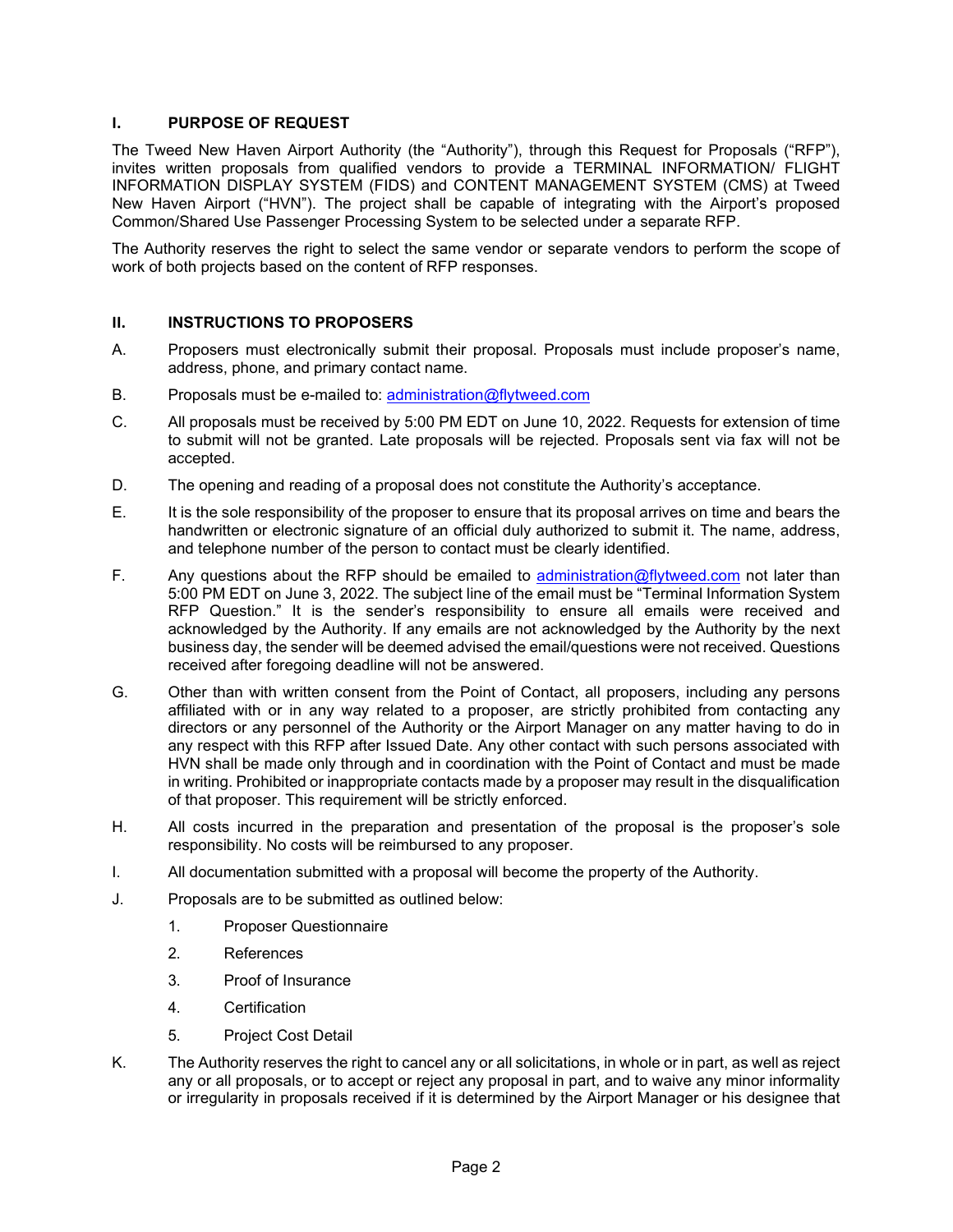the best interest of the Authority and HVN will be served by so doing. If the solicitation is cancelled or all proposals are rejected by the Authority, a notice will be posted on the Authority's website.

- L. A proposal will not be considered from any person, firm or corporation that is in arrears or in default to the Authority on any contract, debt, or other obligation, or if the proposer is debarred by the federal government, the State of Connecticut, or the Authority from consideration for a contract award.
- M. All information provided in any proposal or otherwise by a proposer will be available for public review under the Connecticut Freedom of Information Act. Proposers are hereby advised that any information that they may consider to be confidential or proprietary and would give a competitive advantage if disclosed, should be identified, along with a statement as to whether or not a claim of confidential or proprietary privilege is being asserted. Such a claim must be narrowed to applicable information. A general assertion will be disregarded. If such information is later sought under the foregoing act, the proposer will be allowed to justify its claim of privilege and the Authority will assess the validity of said claim in advance of any release.
- N. Any ambiguity in any proposal as a result of omission, error, lack of clarity or non-clarity by the proposer with this RFP, instructions, and all conditions of the submission shall be interpreted in the light most favorable to the Authority.

# **III. TERMS AND CONDITIONS OF RFP AND CONTRACT AWARD**

- A. In the event a contract is entered into pursuant to this RFP, the resulting vendor shall not discriminate against any qualified employee or qualified applicant for employment because of race, sex, gender, religion, creed, national origin, ancestry, veteran status, or other basis prohibited under applicable law. The vendor must include in any and all subcontracts a provision similar to the foregoing.
- B. The Authority reserves the right to reject any or all proposals, or to award the contract to the next most qualified proposer if the selected proposer does not execute a contract within fourteen (14) days after the award. The Authority will notify the vendor of a notice of award via a letter sent via email or other methods.
- C. The Authority reserves the right to request any supplementary information it deems necessary to evaluate a proposer's experience, qualifications, or to clarify or substantiate any information contained in a proposer's submittal.
- D. Any proposal submitted will constitute an irrevocable offer, for a period of ninety (90) days, to sell and provide to the Authority the services set forth herein.
- E. If, through any cause, the vendor shall fail to fulfill in a timely and proper manner the obligations agreed to, the Authority shall have the right to terminate its contract by specifying the date of termination in a written notice to the vendor.
- F. Any agreement or contract resulting from the acceptance of a proposal shall be on forms either supplied by or approved by the Authority and shall contain, at a minimum, applicable provisions of this RFP. The Authority reserves the right to reject any agreement that does not conform to the RFP and to any of its requirements for agreements and contracts.
- G. The vendor shall not assign any interest in the contract and shall not transfer any interest in the same without prior written consent of the Authority.
- H. No reports, information, or data given to or prepared by the vendor under the contract shall be made available to any individual or organization without the prior written approval from the Airport Manager.
- I. The vendor is responsible for any damage caused by their employees and/or equipment to any property (structures, equipment, fixtures, etc.) and shall replace any damaged piece of property at no cost to the Authority or the Airport Manager.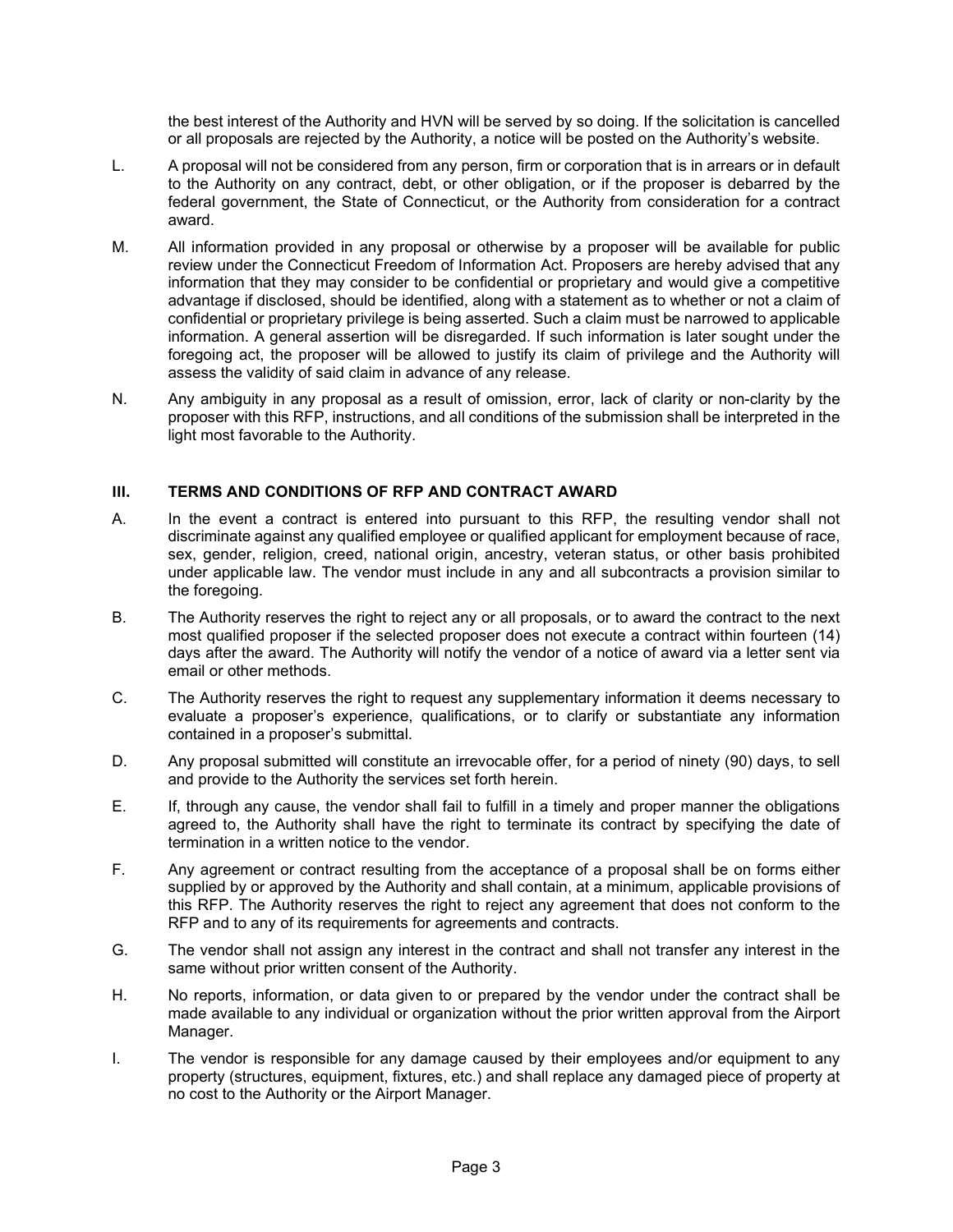J. Insurance Requirements: The selected vendor shall carry and keep in force the following insurance coverage with an insurance company authorized to do business in the State of Connecticut with limits of liability as follows:

| <b>Professional Liability</b> | \$1,000,000                                                                   |
|-------------------------------|-------------------------------------------------------------------------------|
| Cyber Liability               | \$1,000,000                                                                   |
|                               | Workers Compensation \$1,000,000, but not less than statutory required limits |
| <b>General Liability</b>      | \$1,000,000 Per Occurrence / \$2,000,000 Aggregate                            |

The selected vendor shall furnish certificates of insurance satisfactory to the Authority. Upon execution of a contract, the selected vendor shall furnish to the Authority a good and sufficient certificate of insurance by said insurance company, naming the Authority and the Airport Manager as additional insured with a waiver of subrogation in favor of the same. Said policies shall contain the stipulation and agreement that the insurance provided will be continually in full force and effect and is not subject to cancellation or modification in full or in part without thirty (30) days advance written notice to the Authority and the Airport Manager.

# **IV. QUALIFICATIONS/CERTIFICATIONS**

Proposals will be considered only from responsible individuals, partnerships, corporations, limited liability companies, or other private organizations demonstrating that they have the ability to maintain a staff of regular employees adequate to ensure continuous performance of the work. Labor relations measured by standards of compensation, promptness in meeting obligations, and frequency of personnel changes, among other things, will be considered in determining whether a proposer has an established operating organization.

The proposer shall have previously designed, installed, tested, and deployed a FIDS/CMS system for a minimum of three (3) airports in North America that are of similar or greater size and complexity as for HVN. FIDS/CMS shall have been fully operational at each of these airports a period of no less than one (1) year from the Issued Date of this RFP. The proposer shall provide references for each airport.

The proposer shall have an on-going maintenance and support center located in North America. Subsequent to commissioning, the vendor shall provide ongoing FIDS/CMS technical support from a facility located in North America. The vendor's project manager assigned to the awarded contract must have over five (5) years of experience performing all project management aspects of a terminal information display/FIDS/CMS system deployment. The project manager may not be replaced on this project without written approval from the Authority.

The vendor will supply only new equipment, parts and material currently manufactured at the time of submittal and operated only for testing as part of installation procedure. The vendor shall provide the most current version of software and hardware platform available at the time of award of the contract.

The proposer must have the applicable licenses and certifications to perform all services in this RFP.

# **V. DBE POLICY AND REQUIREMENTS**

It is the policy of the Authority and the Federal Aviation Administration (FAA) that disadvantaged business enterprises ("DBE") shall have the maximum opportunity to participate in any service or facility at the Airport under a lease, contract with, or franchise from the Authority.

The terms specified in Appendix A and referenced therein will apply.

# **VI. OTHER COMPLIANCE REQUIREMENTS**

The awardee of any contract hereunder shall be required to assure the Authority in writing of its compliance with federal, state, and local laws, rules and regulations.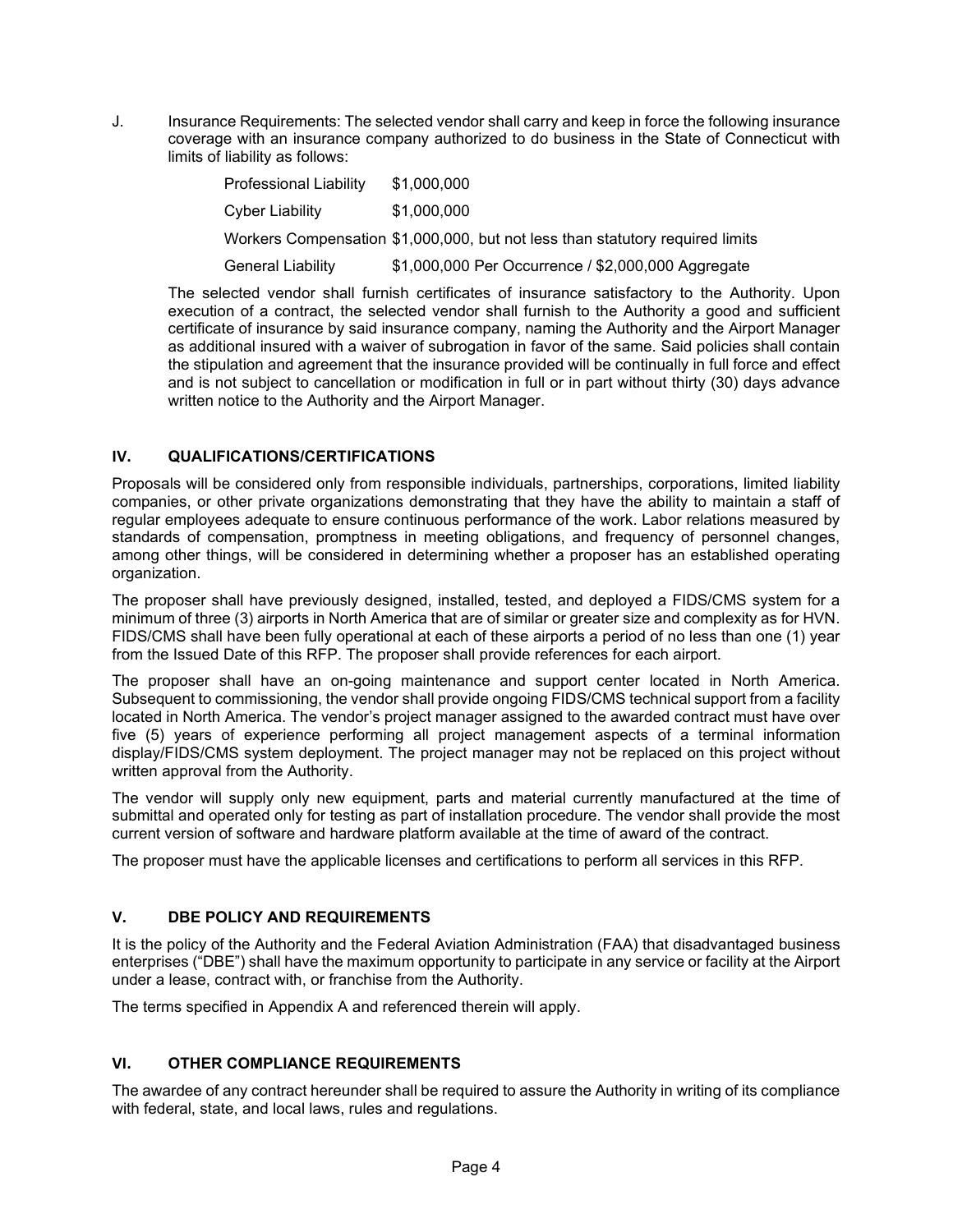The terms specified in Appendix B and referenced therein will apply.

# **VII. SPECIAL ASSIGNMENT PROVISION**

The Authority may assign the awarded contract to such party as it may engage to operate or to which it leases all or substantially all of the Airport ("Operator"). If assigned to the Operator, the Operator may assign the contract to its parent company, any entity to which it sells all or substantially all of its assets, or any successor in the operation and management of the Airport. Upon assignment in addition to the Operator, the Authority will retain its rights to compliance and enforcement with its DBE Program and any provisions thereof on indemnification or insurance will be deemed to reference both the Authority and the Operator.

# **VIII. PROPOSAL REQUIREMENTS**

- A. Proposals must include pricing for a complete system including furnishing and installing a fully functioning cloud/internet-based terminal information system using existing Authority-supplied display monitors and home-runs (where applicable).
- B. Proposed pricing must be valid and available for one year.
- C. Proposals must include maintenance options available and pricing for each year for a total of three (3) years. All applicable licensing must be included.
- D. Proposals must include details on warranty provided with purchase.
- E. Proposals must include any applicable exclusions from the work to be completed as part of the installation.
- F. Proposals must include a detailed pricing structure on all components needed.

# **IX. PROPOSAL EVALUATION**

- A. The Authority will evaluate responses made in accordance with Form E.
- B. The Authority will evaluate the total system price, available service, maintenance and warranty options, overall system design and past work experience/references.
- C. Ability to timely perform.
- D. The Authority will apply a ranking score from a review of the proposals based on the RFP Evaluation Criteria.
- E. The Authority will select the Vendor System that provides the greatest value to the Airport.

# **X. PROJECT DESCRIPTION AND REQUIREMENTS**

The Authority is pursuing the installation of a new Flight Information, Baggage, Gate, and Content Display System (FIDS/BIDS/GIDS) and optional Visual Paging Systems, with vendor-supplied second level support for three (3) years at HVN. The furnishing is associated with the recent opening of a newly expanded concourse and ongoing renovations of the existing terminal building. The system must be capable of interacting with a Common/Shared Use Passenger Processing System being awarded under a separate RFP.

Note: The Authority will consider firms that respond to either or both RFPs. If the Authority awards the projects to separate Vendors, then it will expect both Vendors to coordinate their projects and will require the SUPPS/CUPPS and TIS/FIDS/CMS systems to be compatible and integrated.

The vendor shall furnish all materials and equipment necessary to complete the job and provide detailed submittals of all materials and equipment to be used on the project. A visual inspection of the vendor's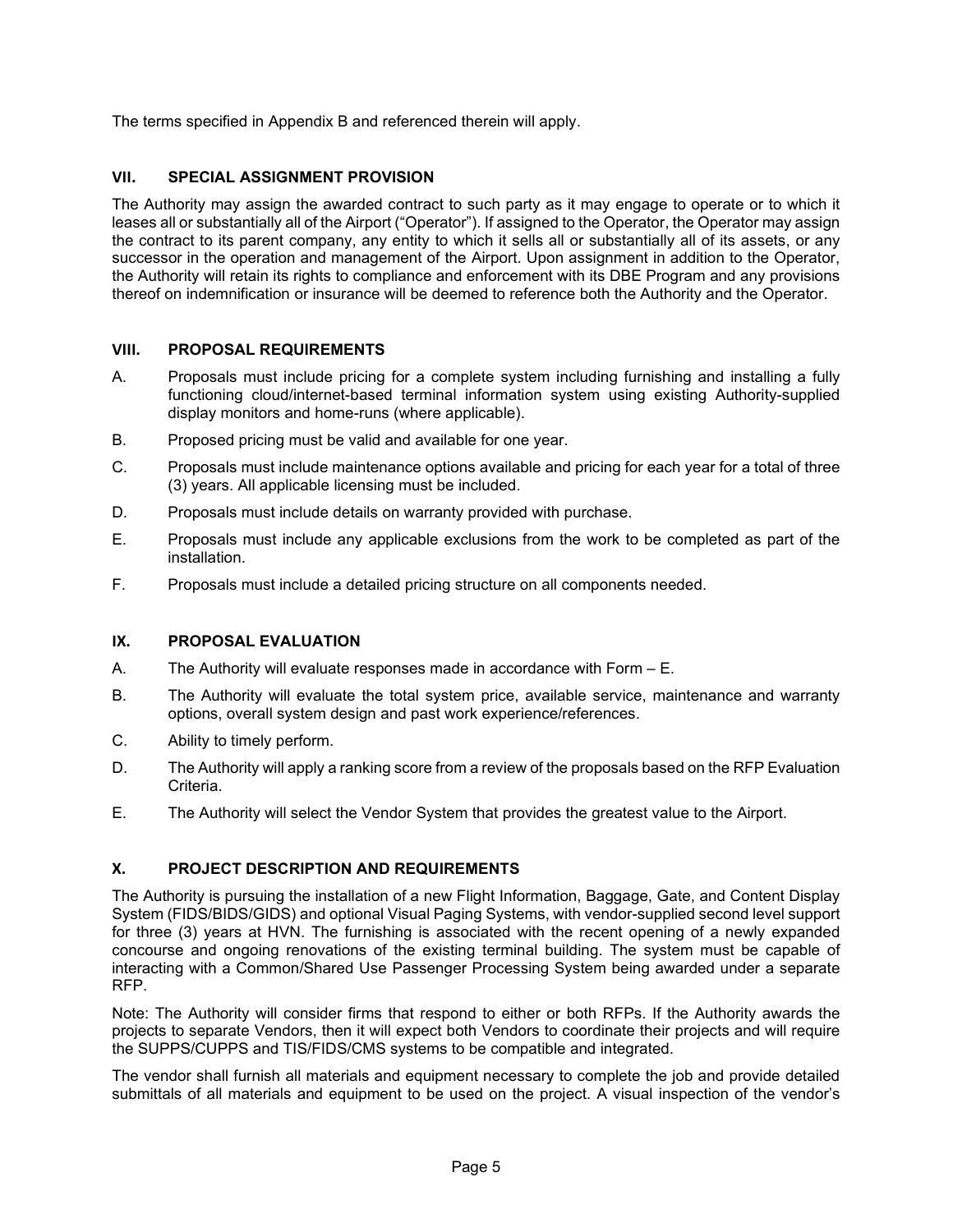equipment may be required. The vendor shall furnish sufficient personnel and equipment to complete the project in a continuous manner once work has begun.

The vendor's employees shall be required to wear clean and neat uniforms provided by the vendor and approved by the Authority. The vendor shall also furnish their employees with all the necessary PPE (Personal Protective Equipment) as specified by the equipment manufacturer. The vendor will be responsible for ensuring that their employee's wear all PPE required for safe installation and operation of equipment.

Special effort must be made to minimize the interruption of airline operations and any disruption of passenger service.

The vendor shall perform the detailed configuration, engineering, installing, and testing for the total FIDS/BIDS/CMS) System including the interconnectivity of system components and modules.

The vendor must be able to provide 24/7 phone support to the end user.

# **XI. AIRPORT CONFIGURATION INFORMATION**

Airlines to be supported should include all domestic U.S. Airlines. An additional test company should be setup for trouble shooting equipment.

## **XII. AIRPORT ENVIRONMENT**

- A. VMware vSphere version 6.7
- B. Fortinet firewall
- C. 50 MBps High Cap Flex Bandwidth Internet

#### **XIII. SPECIFICATIONS**

It is intended that the Vendor shall provide a Terminal Information Display/FIDS/CMS system for the Airport through a turnkey project to meet the following Airport Specifications.

The vendor shall be responsible for providing the requested services for a range of 8-12 screens.

The vendor shall be responsible for providing the cloud/internet-based host servers, server hosting services, as well as all ancillary hosting services and feeds as described herein.

Existing infrastructure is to be utilize to the greatest extent possible. All new hardware, software, controllers, LCD monitors, input devices, etc. that are needed to implement the new system should be included in your proposal. Existing cabling and LCD Monitors are installed throughout the terminal (reference drawings attached) and shall be used for the FIDS/BIDS/GIDS scope to the greatest extent possible. The Authority wishes to replace video extenders with a small controller PC's at each visual display. Each proposal should include all necessary hardware and software to accomplish this. All equipment, components, and software proposed shall be new, current, and fully supported by the manufacturer. The following requirements must be included in your proposal:

- A. Provide design development, programming, business rules, development, and integration services necessary to deliver a fully functional FIDS/BIDS/GIDS and Visual Paging solution.
- B. The vendor shall provide equipment, material, configuration, and all other items and services required to provide a fully functional FIDS/BIDS/GIDS and Visual Paging solution to support passenger and airline information services, including, but not limited to, check-in, boarding and baggage areas. FIDS/BIDS/GIDS shall include the following subsystems:
	- 1. Maintain a Master Flight Schedule consisting of the following Flight fields: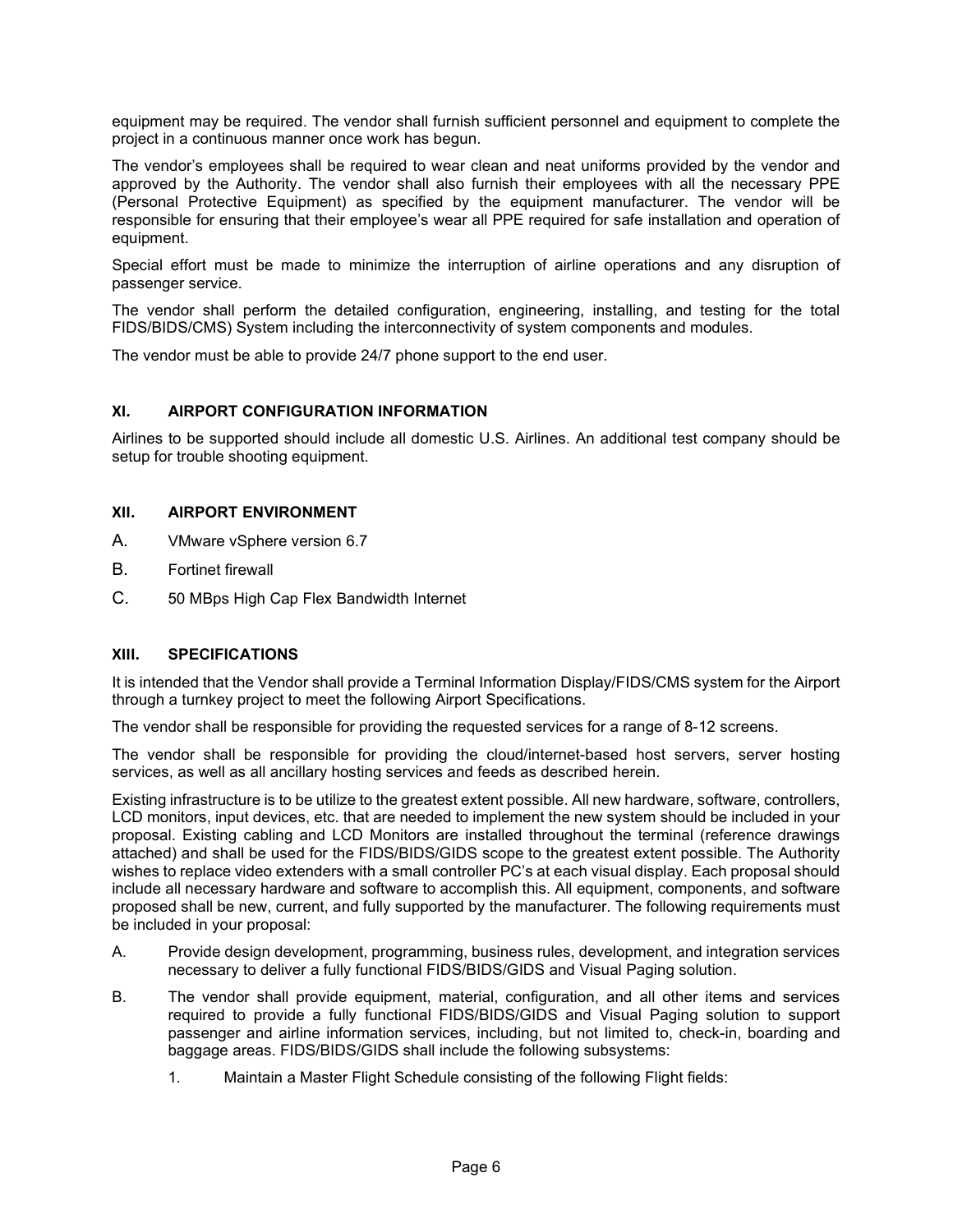- a. The main functionality of FIDS is displaying flight and resource information. FIDS should receive flight information from OAG. FIDS can then display this information on LCD screens located in the airport. FIDS can display information about the following sources:
	- i. Scheduled Start Date
	- ii. Scheduled End Date
	- iii. Flight Type: Arrival / Departure
	- iv. Carrier
	- v. Flight Number
	- vi. Codeshare Flights
	- vii. Schedule Time of Arrival / Departure
	- viii. Estimate Time of Arrival / Departure
	- ix. Origin / Destination Airport Codes
	- x. Arrival / Departure Terminal
	- xi. Arrival / Departure Gate
	- xii. Arrival Planned Bag Claim
- 2. Maintain an Active Flight Schedule:
	- a. The Authority wishes to utilize a cloud-based FIDS solution incorporating real- time automated flight update subscription, including a vendor portal accessible from any Internet connected PC to manage and update flights locally, given the need (gate assignment, claim assignment and local delays not known by airline headquarters, local airport construction or other that would impact a gate or claim, etc.). Flights shall be populated into the FIDS database automatically.
	- b. Access rights to FIDS must be assignable by user, *i.e.*, airport staff access to all content and tools, airport staff access to only flights, view only, airline staff accessibility only to flights associated to that airline, ground handlers having access to more than one airlines flights (as appropriate), etc. The Authority will provide accessibility requirements after award.
	- c. Contains flights operating yesterday, today, or tomorrow local time
	- d. Consists of the following fields for each flights
		- i. Flight Type: Arrival / Departure
		- ii. Carrier
		- iii. Flight Number
		- iv. Codeshare Flights
		- v. Schedule Time of Arrival / Departure
		- vi. Estimate Time of Arrival / Departure
		- vii. Origin / Destination Airport Codes
		- viii. Arrival / Departure Terminal
		- ix. Arrival / Departure Gate
		- x. Arrival Bag Claim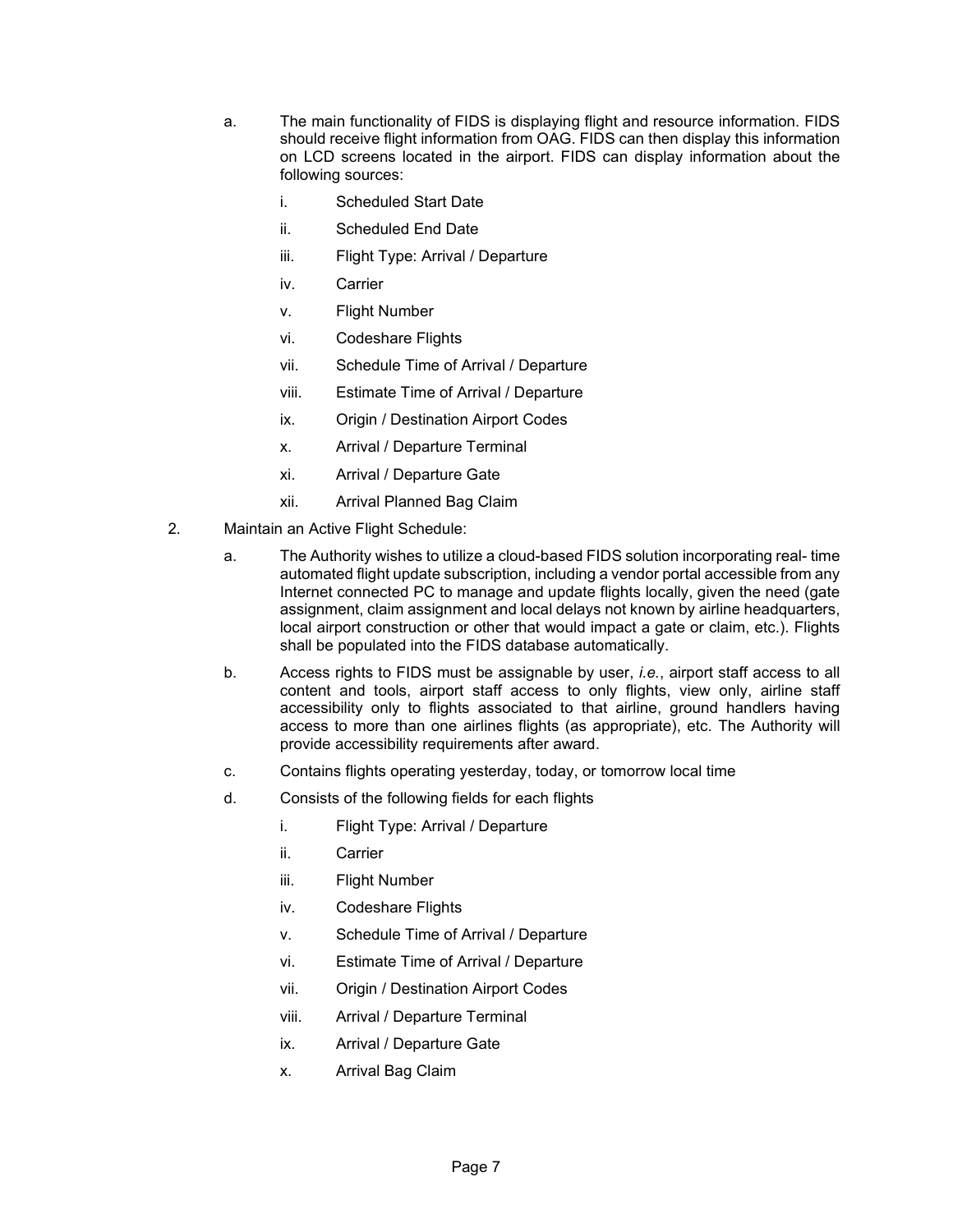- 3. CONTENT: Capable of producing and distributing content according to and including the below:
	- a. Ability to show split screens where flights are on one side and content on the other.
	- b. Ability to provide sequencing, where flights display for predetermined time before switching to other content.
	- c. Ability to switch between content (i.e. rotating advertisements).
	- d. Proposer shall offer service to upload content at the request of the airport within 1 business day of receipt.
	- e. Arrivals
	- f. Departures
	- g. Gate Backdrop
	- h. Ticket / Check-In Counter Backdrop
	- i. Ticket / Check-In Counter Directory
	- j. Bag Claim
	- k. Bag Claim Directory
	- l. Static images (.jpg, .png, .tif, .bmp etc.), full motion video
	- m. Advertising, public service announcements, local attractions, transportation options, etc.
	- n. Back of house operational displays
- 4. User control of the following system / airport resources:
	- a. Carriers
	- b. Airports
	- c. Terminals
	- d. Gates
	- e. Bag Claim Carousels
	- f. Visual Paging
- 5. FID/BID/GID/Visual Paging User Interface
	- a. Accessible by authorized users via Web Browser and/or Mobile device.
		- i. No requirement for any applications to be installed on these devices
	- b. Multiple access levels coordinated with Airport, base levels follow:
		- i. Administrator
			- 1. Full access to all system functionality
		- ii. Airport Supervisor
			- 1. Full access to all Master and Active Flight schedules
			- 2. Full access to all System / Airport resources
			- 3. Access to public and back of house display pages
		- iii. Airport User
			- 1. Full access to Active Flight Schedules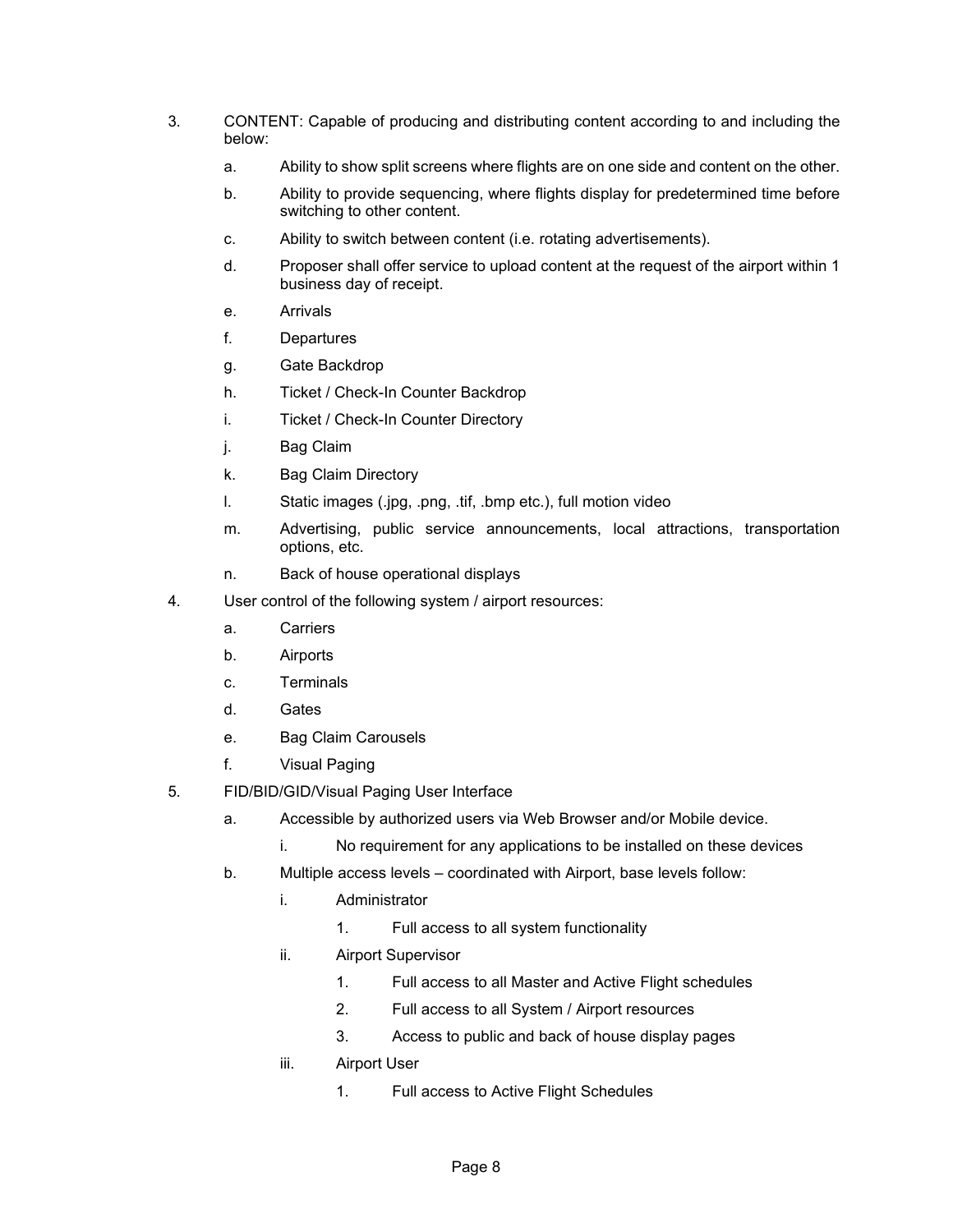- iv. Airline Supervisor
	- 1. Full access to Master and Active Flight Schedules for designated Airline and Partners
- v. Airline User
	- 1. Full access to Active Flight Schedules for designated Airline and **Partners**
- vi. View Only
	- 1. Access to publicly displayed pages
- 6. Baggage Input Consoles
	- a. The proposer shall include the cost to remove and furnish new input PoE consoles to be used by ground crews to input flight information system to the baggage information displays.
- 7. Visual Paging
	- a. In addition to displaying flight information, the new system shall have the capability to provide visual paging via input device (data shall be pass-thru existing VOIP phones, power shall be via adjacent receptacles) and/or through a web portal. This information is delivered via an internet connection. These monitors and data feeds shall be supported by the new FIDS/BIDS/GIDS solution.
- C. Software & Hardware: The proposer shall utilize existing Airport display monitors and data cabling wherever possible. The proposer will be responsible for providing all required switching infrastructure, network adds and changes as well as all required operating systems and software licenses. The proposer shall remove and replace current terminal information system hardware with small Windows based controllers that can deliver content to at least two displays each. Controllers shall be mounted out of sight behind all displays that are hung on new mounts. See drawings for locations of FID/BID/GID, Visual Paging displays as well as Visual Paging and Baggage Input Devices. The proposer are to include the cost of all demo/removal of the existing system and furnishing and installation of all new system hardware, cables, connectors, switches and any needed infrastructure in their proposal.
- D. Provide capability to add future interfaces to and integration with all airline host systems.
	- 1. Interface must be compatible with OAG software
	- 2. Interface must have the ability to complete real-time updates through OAG for flight delays, gate changes, and cancellations
- F. Include in the proposal the conversion of any airline connection to a new feed.
- G. System must meet the following standards:
	- i. All prevailing local codes and regulations
	- ii. American National Standards Institute (ANSI)
		- 1. National Electric Safety Code (NESC)
	- iii. ACRP
		- 1. Wayfinding and guidance guidelines
	- iv. Building Industry Consulting Services International
		- 1. Telecommunications Distribution Methods Manual (TDMM)
	- v. International Organization for Standardization (ISO)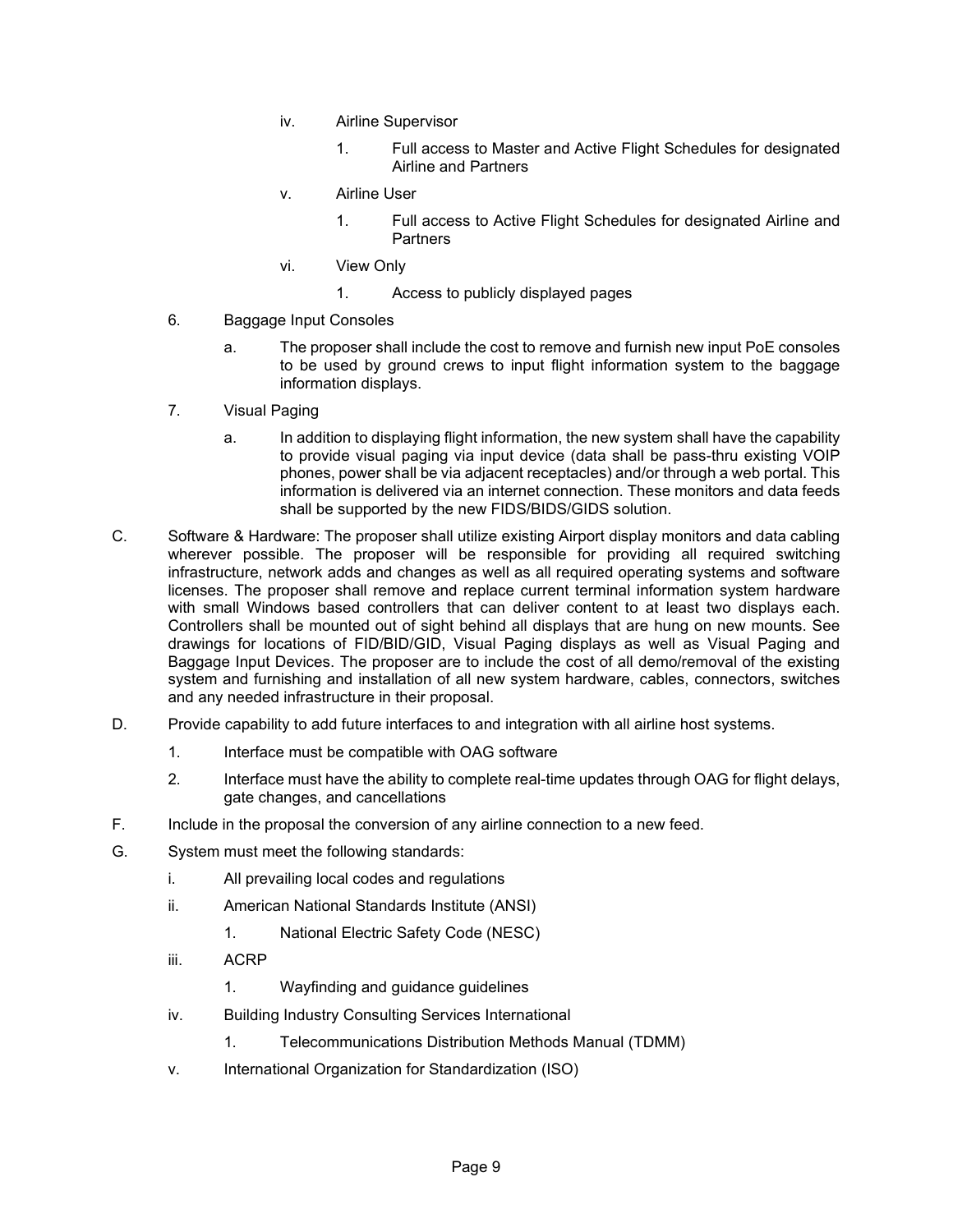- 1. ISO 9001 Quality Assurance for Design\Development, Production, Installation and **Servicing**
- vi. International Civil Aviation Organization (ICAO)
	- 1. 9249 Dynamic Flight-related Public Information Displays
- vii. International Air Transport Association (IATA)
	- 1. RP 1785 Public Information Systems and Standards
- viii. Internet Engineering Task Force (IETF)
- ix. National Electrical Manufactures Association (NEMA)
- x. Underwriters Laboratory (UL)
- H. First and Second Level Maintenance Support:

If awarded, the awarded proposer will provide a service contract with the terminal information system provider for first and second level maintenance support for a period of three (3) years.

- I. Service Contract: Terminal Information Systems Contractor agrees to enter into a three (3) year contract agreement with the Tweed New Haven Airport Authority; beginning one (1) year after Substantial completion is granted on the project, when the project warranty and one (1) year of services included in Base Bid run out, to provide the following services:
	- a. Monthly Service Fees (Incl. 1st & 2nd Level Support, Software Updates and Hardware Support, Provide Hardware Servicing as needed on an hourly basis at an agreed upon, predetermined rate)
	- b. Flight Information on HVN Website
	- c. Visual Paging Services
	- d. Baggage Input Terminal Statistics
	- e. OAG Real Time Flight Info Annual Fee

# **XIV. EXISTING AIRPORT INFRASTRUCTURE**

The following physical infrastructure is in place for this project or will be completed within the next 12 months (as noted):

- A. Active ticket counter positions (six).
- B. Common IT room
- C. Three new gate positions complete with counters
- D. Data Home Runs from each gate and ticket counter to the Common IT room.
- E. Existing LCD Monitors on Gate Walls, Ticket Lobby and throughout terminal and bag claim.

#### **XV. OTHER ITEMS EXCLUDED FROM BID / PROVIDED BY AIRPORT**

The Airport will provide the following items:

- A. Ticket and Gate Counters.
- B. Internet connectivity.
- C. Electrical power outlets.
- D. Telephone communications.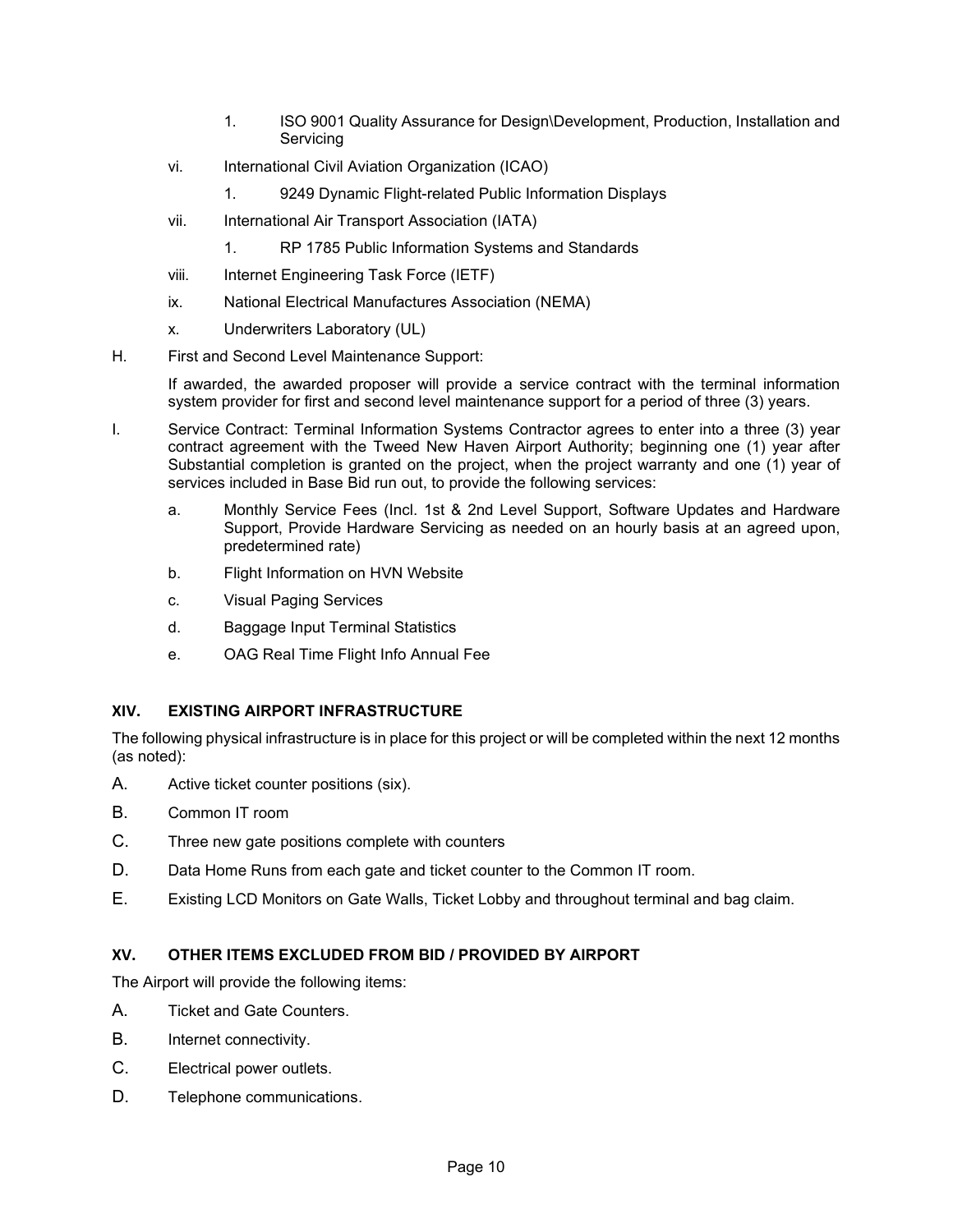E. Microsoft Windows Server and SQL software.

## **XVI. WARRANTY**

Vendor should provide details of a three-year full system warranty, system support and maintenance including any software updates required.

## **XVII. PROJECT COMPLETION SCHEDULE**

The Authority requests operational status at existing monitors by July 29, 2022 and at other locations as renovations completed (reference drawings for approximate schedule).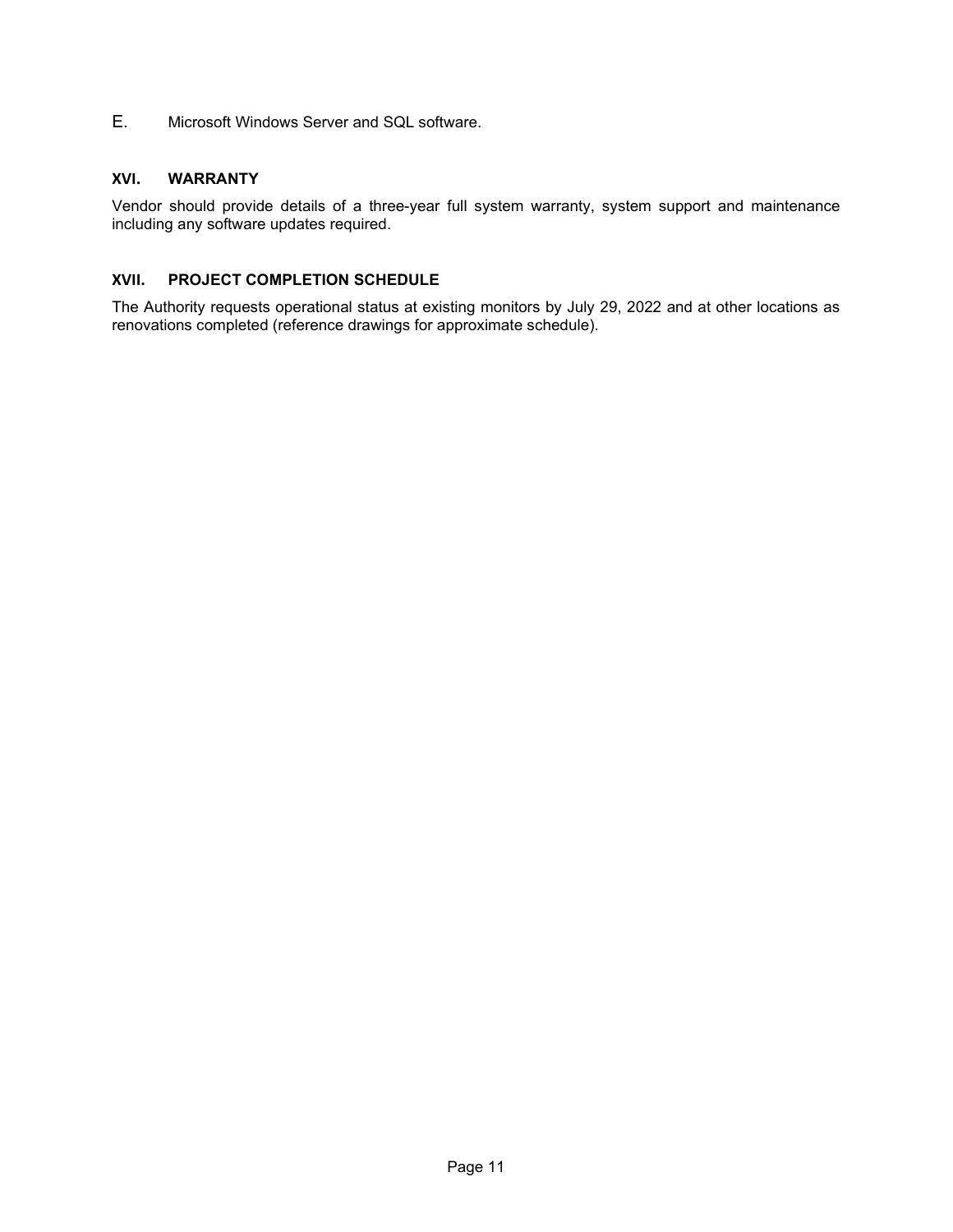# **XVIII. PROPOSAL FORMS**

## **FORM A: PROPOSERS QUESTIONNAIRE**

- 1. Furnish the company name, principal address, and phone number:
- 2. How many years of experience has your organization had with related work to this RFP?
- 3. How many employees does your organization have?
- 4. What are the project payment requirements?
- 5. Does the Vendor have or can they obtain the insurance coverage for this project as described in the "Terms and Conditions" section of the RFP?

( ) Yes ( ) No

6. In the last five years has any insurance carrier, for any form of insurance, refused to renew the insurance policy for the Vendor?

( ) Yes ( ) No

If "yes," give name, the insurance carrier, the form of insurance and the year of the refusal.

7. At the time of submitting this Questionnaire, is the Vendor ineligible to bid on or be awarded a public contract in the state of Connecticut?

( ) Yes ( ) No

8. Has the federal OSHA cited and assessed penalties against the Vendor Firm in the past five years?

( ) Yes ( ) No

NOTE: If you have filed an appeal of a citation, and the Occupational Safety and Health Appeals Board has not yet ruled on your appeal, you need not include information about it.

If "yes," provide a brief explanation of the citation. Use additional sheets if necessary.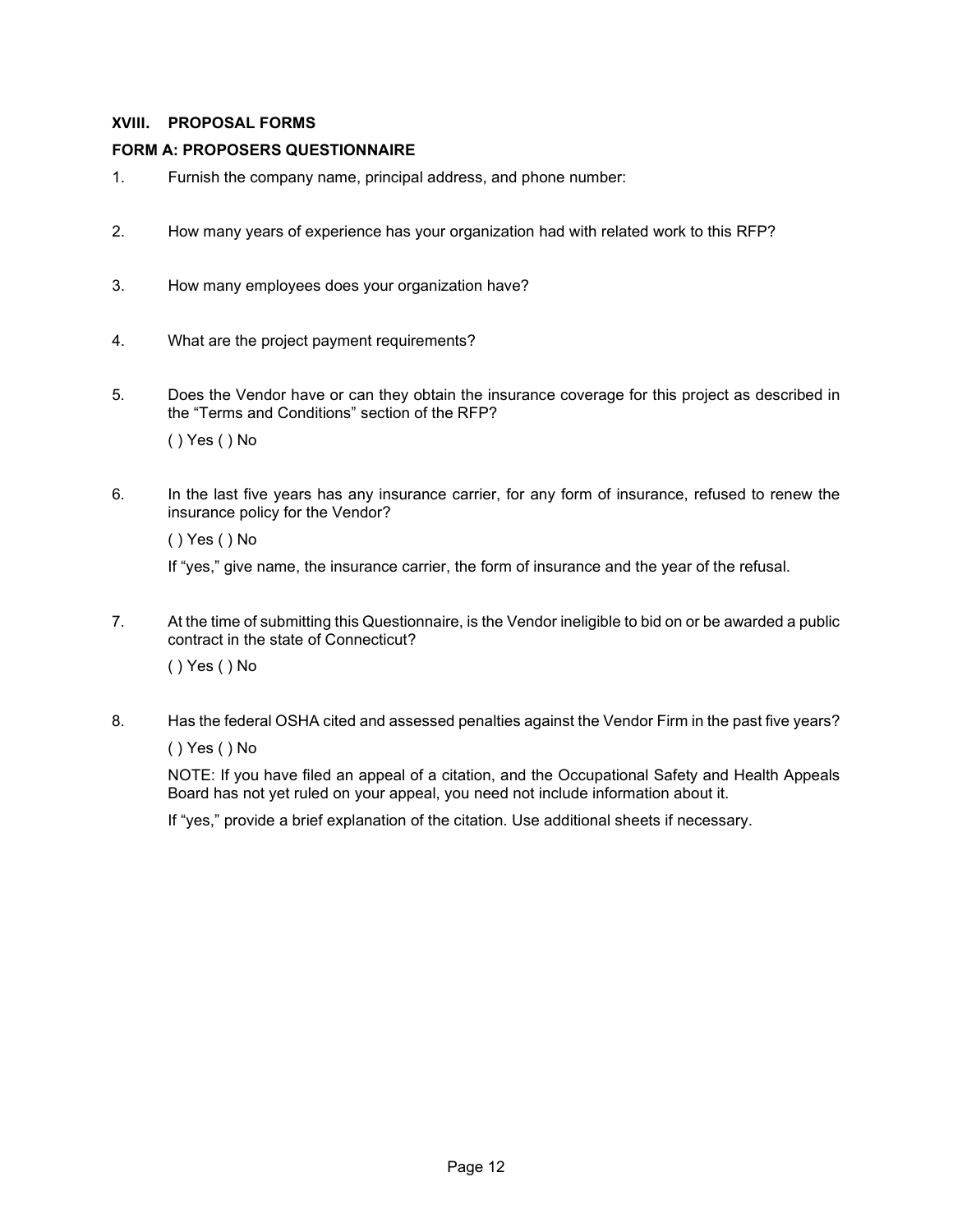# **FORM B: REFERENCES**

References: Please provide three (3) current airport customers references that have currently working systems installed.

| $\mathbf 1$ |                                                                                                                                                                                                                                      |
|-------------|--------------------------------------------------------------------------------------------------------------------------------------------------------------------------------------------------------------------------------------|
|             |                                                                                                                                                                                                                                      |
|             |                                                                                                                                                                                                                                      |
|             |                                                                                                                                                                                                                                      |
|             |                                                                                                                                                                                                                                      |
|             |                                                                                                                                                                                                                                      |
|             |                                                                                                                                                                                                                                      |
| 2.          |                                                                                                                                                                                                                                      |
|             |                                                                                                                                                                                                                                      |
|             |                                                                                                                                                                                                                                      |
|             |                                                                                                                                                                                                                                      |
|             |                                                                                                                                                                                                                                      |
|             | Phone: <u>www.community.com/inductors/inductors/inductors/inductors/inductors/inductors/inductors/inductors/inductors/inductors/inductors/inductors/inductors/inductors/inductors/inductors/inductors/inductors/inductors/induct</u> |
|             |                                                                                                                                                                                                                                      |
| 3.          |                                                                                                                                                                                                                                      |
|             |                                                                                                                                                                                                                                      |
|             |                                                                                                                                                                                                                                      |
|             |                                                                                                                                                                                                                                      |
|             |                                                                                                                                                                                                                                      |
|             |                                                                                                                                                                                                                                      |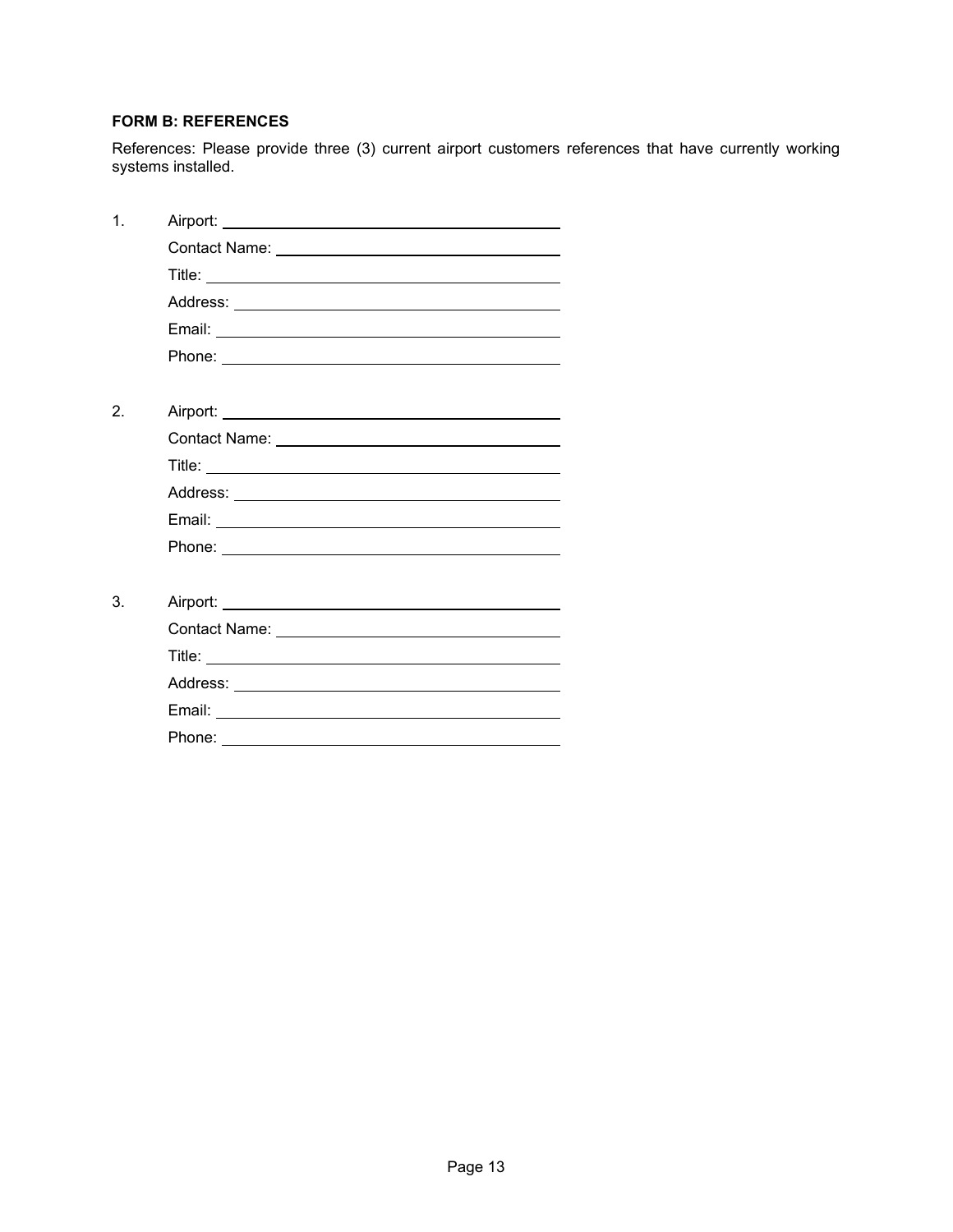## **FORM C: PROOF OF INSURANCE COVERAGE**

Proposer must provide the Authority with satisfactory evidence of the Proposer's Professional Liability Insurance from a company satisfactory to the Authority and authority to transact business in the State of Connecticut. Proposer shall submit this form with its proposal.

#### **INSURER:**

COMPANY NAME:

COMPANY ADDRESS:

CONTACT NAME AND PHONE:

Proposer is required to submit a letter or certificate from the Company providing insurance certifying that the Vendor has professional liability insurance in accordance with the terms set forth in this RFP.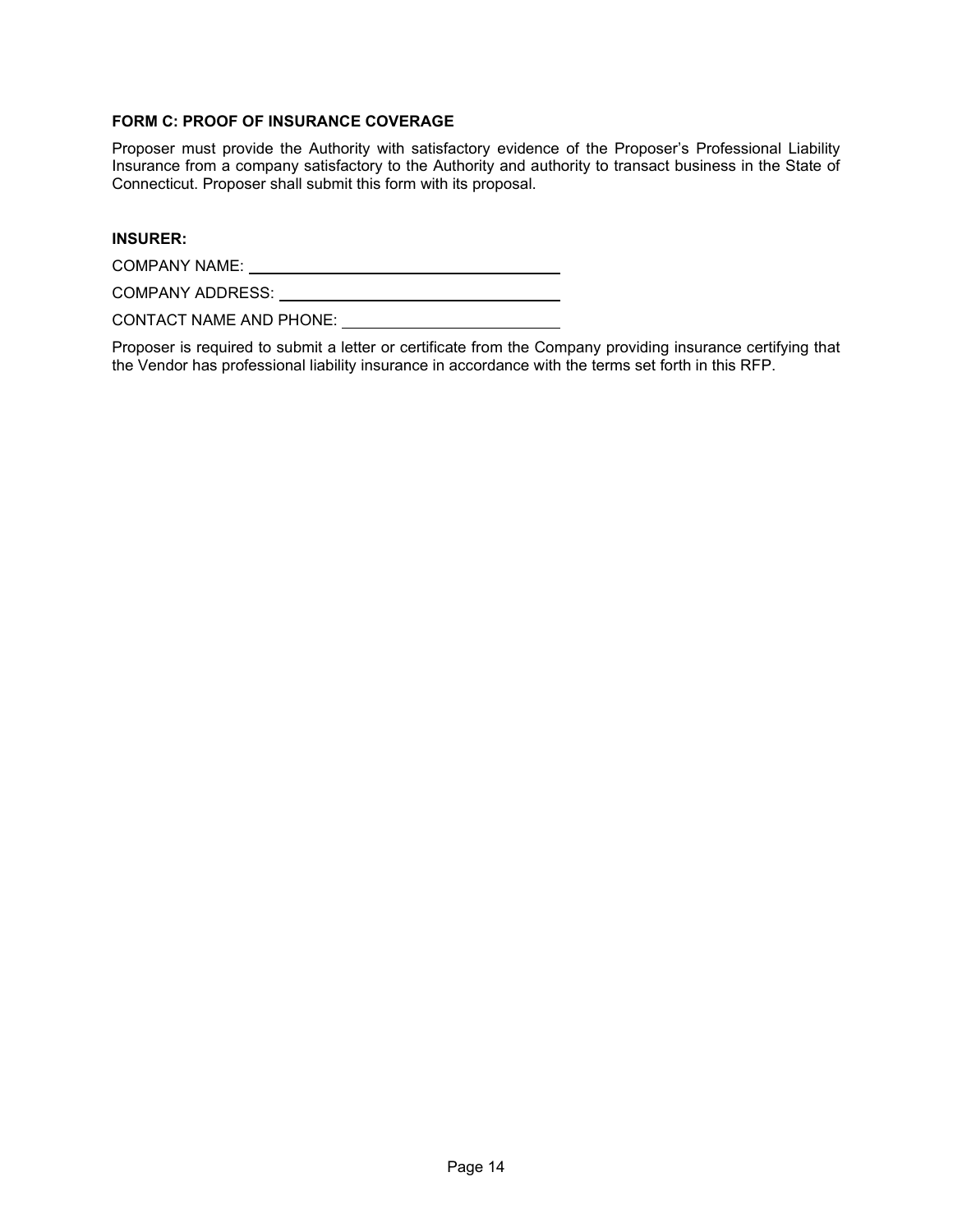## **FORM D: CERTIFICATION**

I, undersigned, on behalf of the proposer, certify and declare that I have read all the foregoing answers to this Proposer's Questionnaire and know their contents. The matters stated in the answers are true of my own knowledge and belief, except as to those matters stated on information and belief, and as to those matters I believe them to be true. I declare under penalty of perjury under the laws of the State of Connecticut that the foregoing is correct.

Signature: \_\_\_\_\_\_\_\_\_\_

Name:

Title:

Date: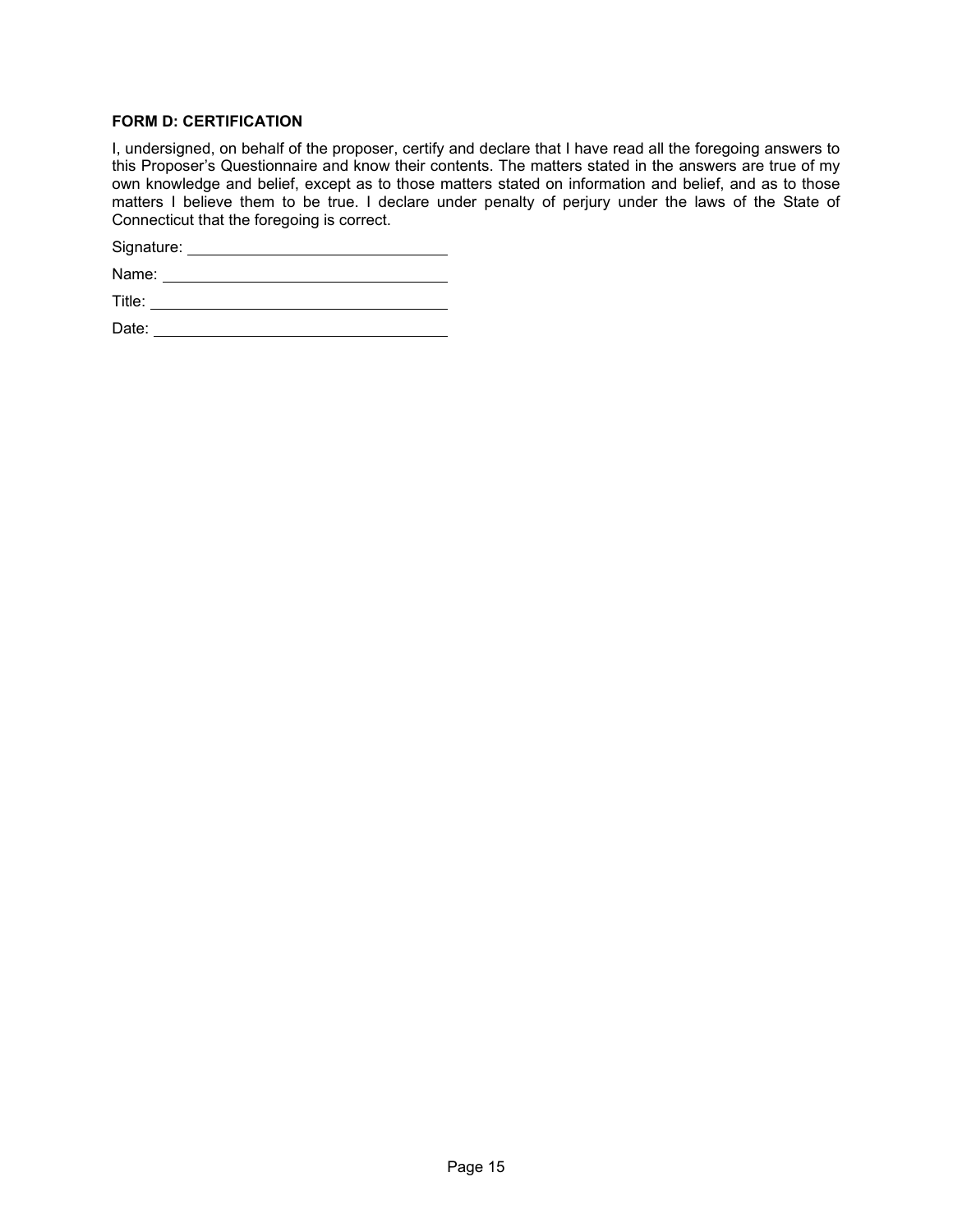# **FORM E: RFP EVALUATION CRITERIA**

| The following categories will be used to grade responses:          |     |
|--------------------------------------------------------------------|-----|
| Overall System Design, Functionality, and Integration Capabilities | 55% |
| Service, Maintenance, and Warranty                                 | 5%  |
| Ability to Timely Perform                                          | 10% |
| References                                                         | 10% |
| <b>System Cost</b>                                                 | 15% |
| <b>RFP Responsiveness</b>                                          | 5%  |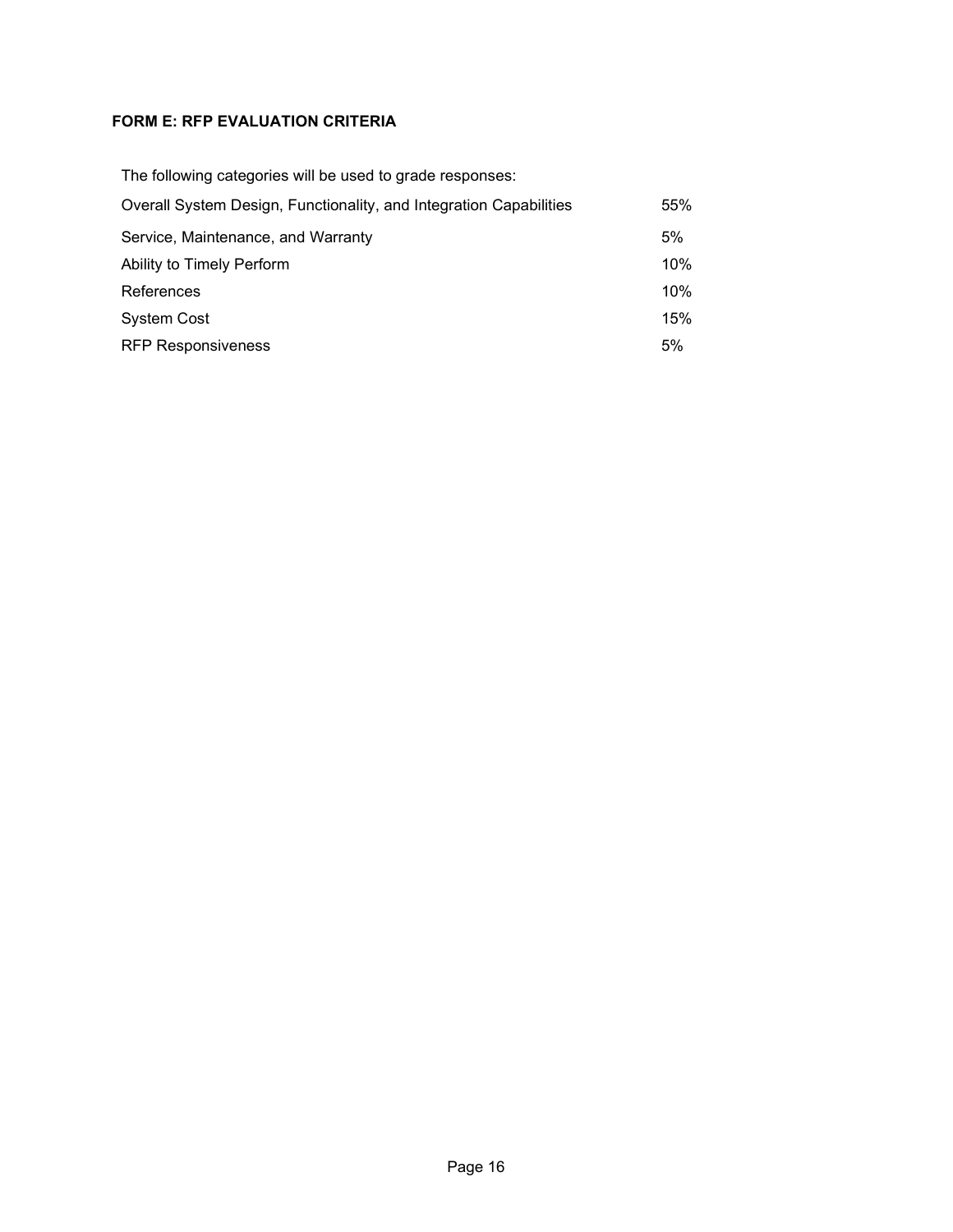## **Appendix A – Disadvantaged Business Enterprise Participation Requirements and Required Covenants**

- 1. *Disadvantaged Business Enterprise Program* Under regulations promulgated by the U.S. Department of Transportation ("DOT"), under 49 C.F.R. Part 26 ("Part 26"), the Authority has established its Disadvantaged Business Enterprise ("DBE") Program. The Authority has received and expects to receive, federal financial assistance from the U.S. Department of Transportation, and as a condition precedent to receiving that assistance, the Authority has given assurances that it will comply with Part 26. It is the policy of the Authority that DBEs shall have an optimal opportunity to participate in contracting opportunities. Authority has established the DBE Program to implement this policy. Only DBEs entities that have a direct contract with the Contractor will be counted toward the Contractor's DBE participation goal.
- 2. *DBE Program Compliance* Contractor shall comply with all requirements of Part 26 and Authority's DBE Program, in particular its DBE participation obligations.
- 3. *DBE Certified Providers* Contractor acknowledges that a list of entities certified under the Connecticut Department of Transportation's Connecticut Unified Certification Program may be found here: https://biznet.ct.gov/DOT\_DBE/dbesearch.aspx and that the FAA maintains a nationwide database here: [https://faa.dbesystem.com/Default.asp.](https://faa.dbesystem.com/Default.asp)
- 4. *Reporting* Contractor shall provide and submit, true and accurate reports as required under the DBE Program in a form specified by the Authority.
- 5. Provision required by 49 C.F.R. § 26.13(b) The following will be including the Contract:

The contractor, sub recipient or subcontractor shall not discriminate on the basis of race, color, national origin, or sex in the performance of this contract. The contractor shall carry out applicable requirements of 49 CFR part 26 in the award and administration of DOT-assisted contracts. Failure by the contractor to carry out these requirements is a material breach of this contract, which may result in the termination of this contract or such other remedy as the recipient deems appropriate, which may include, but is not limited to:

- (1) Withholding monthly progress payments;
- (2) Assessing sanctions;
- (3) Liquidated damages; and/or
- (4) Disqualifying the contractor from future bidding as non-responsible.
- 6. Provision required by 49 C.F.R. § 26.53(f)(1)(ii) The following will be including the Contract:

That the contractor shall utilize the specific DBEs listed to perform the work and supply the materials for which each is listed unless the contractor obtains your written consent as provided in this paragraph (f); and (B) That, unless your consent is provided under this paragraph (f), the contractor shall not be entitled to any payment for work or material unless it is performed or supplied by the listed DBE.

Note: For purposes of this Request for Proposals, no specific DBE is so specified.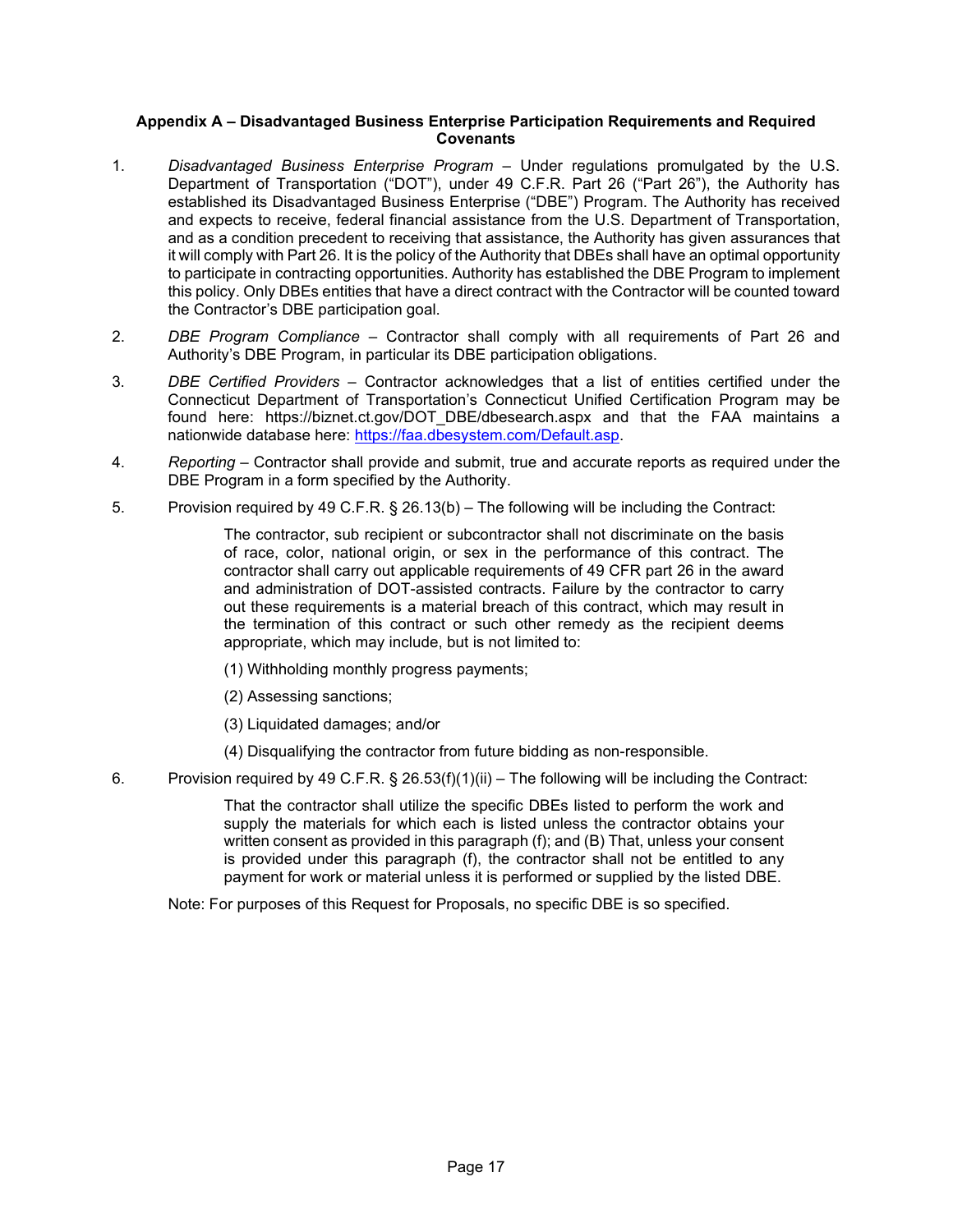#### **Appendix B – Required Covenants**

- A. **Agreements with the United States, State of Connecticut, Other Governments.** This Agreement shall be subject to all restrictions of record affecting the Airport and the use thereof, all federal, state, county, and city laws, and regulations affecting the same, and shall be subject and subordinate to the provisions of any and all existing agreements between Authority and the State of Connecticut or the United States of America, or their boards, agencies or commissions, and to any future agreements between or among the foregoing relative to the operation or maintenance of the Airport, the execution of which may be required as a condition precedent to the expenditure of federal, state, county or city funds for the development of the Airport, or any part thereof. All provisions hereof shall be subordinate to the right of the United States to occupy or use the Airport, or any part thereof, during time of war or national emergency.
- B. **Right to Amend.** If the Federal Aviation Administration or its successors requires modifications or changes in this Agreement as a condition precedent to the granting of its approval or the obtaining of funds for improvements at the Airport, Contractor hereby consents to any and all such modifications and changes as may be reasonably required.
- C. **Covenants Against Discrimination.** General Civil Rights Provisions: Contractor agrees to comply with pertinent statutes, executive orders, and such rules as are promulgated to ensure that no person shall, on the grounds of race, creed, color, national origin, sex, age, or disability be excluded from participating in any activity conducted with or benefiting from Federal assistance. If Contractor transfers its obligation to another, the transferee is obligated in the same manner as Contractor.

This provision obligates Contractor for the period during which the property is owned, used, or possessed by Contractor and the airport remains obligated to the Federal Aviation Administration. This provision is in addition to that required by Title VI of the Civil Rights Act of 1964.

Compliance with Nondiscrimination Requirements: During the performance of this contract, Contractor, for itself, its assignees, and successors in interest (hereinafter referred to as the "Contractor"), agrees as follows:

- 1. Compliance with Regulations: Contractor (hereinafter includes consultants) will comply with the Title VI List of Pertinent Nondiscrimination Acts and Authorities, as they may be amended from time to time, which are herein incorporated by reference and made a part of this contract.
- 2. Nondiscrimination: Contractor, concerning the work performed by it during the contract, will not discriminate on the grounds of race, color, or national origin in the selection and retention of subcontractors, including procurements of materials and leases of equipment. Contractor will not participate directly or indirectly in the discrimination prohibited by the Nondiscrimination Acts and Authorities, including employment practices when the contract covers any activity, project, or program set forth in Appendix B of 49 C.F.R. part 21.
- 3. Solicitations for Subcontracts, including Procurements of Materials and Equipment: In all solicitations, either by competitive bidding or negotiation made by Contractor for work to be performed under a subcontract, including procurements of materials, or leases of equipment, each potential subcontractor or supplier will be notified by Contractor of Contractor's obligations under this contract and the Nondiscrimination Acts and Authorities on the grounds of race, color, or national origin.
- 4. Information and Reports: Contractor will provide all information and reports required by the Acts, the Regulations, and directives issued pursuant thereto and will permit access to its books, records, accounts, other sources of information, and its facilities as may be determined by Authority or the Federal Aviation Administration to be pertinent to ascertain compliance with such Nondiscrimination Acts and Authorities and instructions. Where any information required of a contractor is in the exclusive possession of another who fails or refuses to furnish the information, Contractor will so certify to Authority or the Federal Aviation Administration, as appropriate, and will set forth what efforts it has made to obtain the information.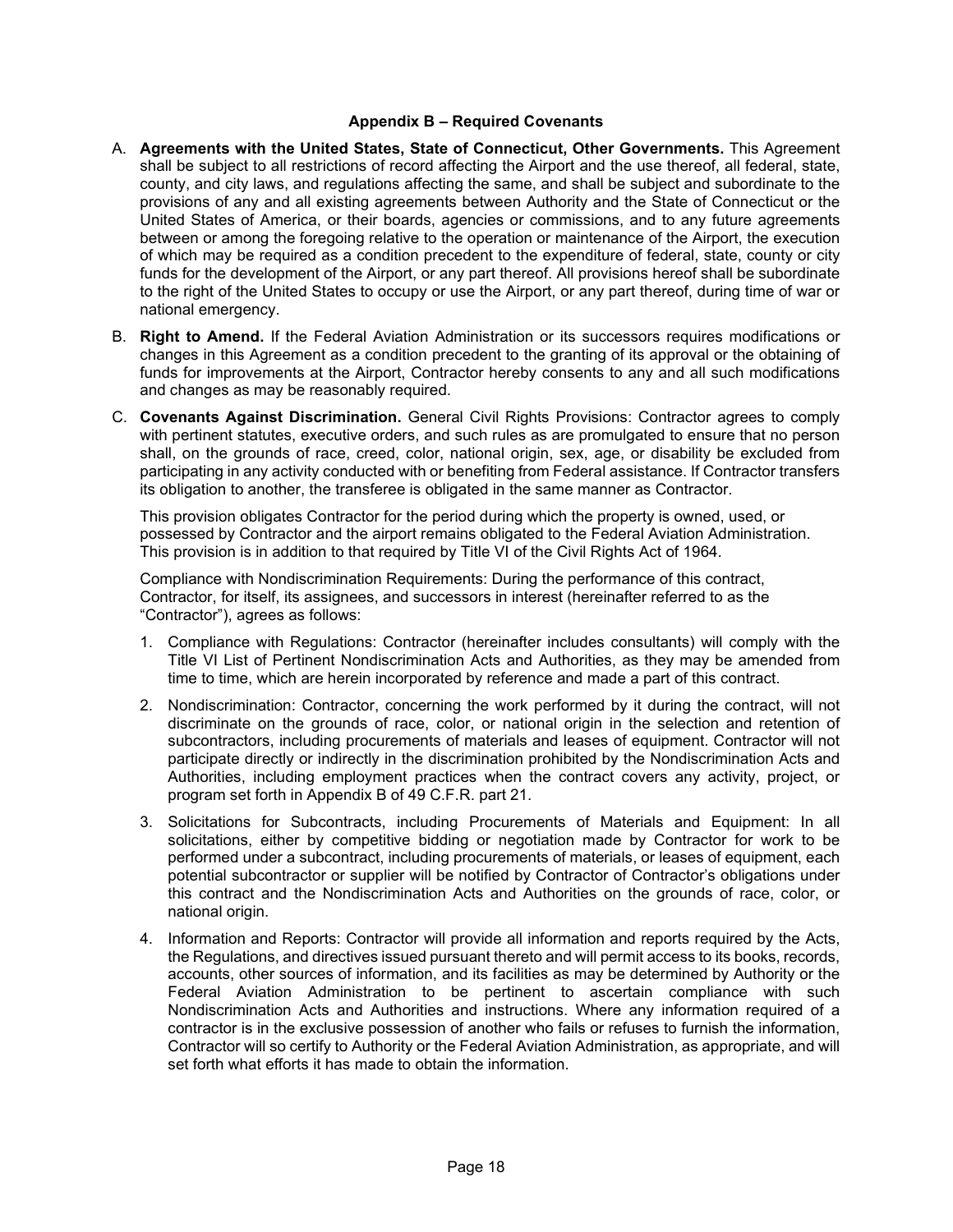- 5. Sanctions for Noncompliance: In the event of Contractor's or a contractor's noncompliance with the non-discrimination provisions of this contract, Authority will impose such contract sanctions as it or the Federal Aviation Administration may determine to be appropriate, including, but not limited to:
	- a. Withholding payments to Contractor under the contract until Contractor complies; and/or
	- b. Canceling, terminating, or suspending a contract, in whole or in part.
- 6. Incorporation of Provisions: Contractor will include the provisions of paragraphs one through six in every subcontract, including procurements of materials and leases of equipment, unless exempt by the Acts, the Regulations, and directives issued pursuant thereto. Contractor will take action concerning any subcontract or procurement as Authority or the Federal Aviation Administration may direct as a means of enforcing such provisions including sanctions for noncompliance. Provided, that if Contractor becomes involved in, or is threatened with litigation by a subcontractor, or supplier because of such direction, Contractor may request Authority to enter into any litigation to protect the interests of Authority. In addition, Contractor may request the United States to enter into litigation to protect the interests of the United States.
- 7. Title VI List of Pertinent Nondiscrimination Acts and Authorities: During the performance of this contract, Contractor, for itself, its assignees, and successors in interest (hereinafter referred to as the "Contractor") agrees to comply with the following nondiscrimination statutes and authorities; including but not limited to:
	- a. Title VI of the Civil Rights Act of 1964 (42 U.S.C. § 2000d *et seq.*, 78 stat. 252) (prohibits discrimination on the basis of race, color, national origin);
	- b. 49 C.F.R. part 21 (Non-discrimination in Federally-assisted programs of the Department of Transportation—Effectuation of Title VI of the Civil Rights Act of 1964);
	- c. The Uniform Relocation Assistance and Real Property Acquisition Policies Act of 1970, (42 U.S.C. § 4601) (prohibits unfair treatment of persons displaced or whose property has been acquired because of Federal or Federal-aid programs and projects);
	- d. Section 504 of the Rehabilitation Act of 1973 (29 U.S.C. § 794 *et seq.*), as amended (prohibits discrimination on the basis of disability); and 49 C.F.R. part 27;
	- e. The Age Discrimination Act of 1975, as amended (42 U.S.C. § 6101 *et seq.*) (prohibits discrimination on the basis of age);
	- f. Airport and Airway Improvement Act of 1982 (49 U.S.C. § 471, Section 47123), as amended (prohibits discrimination based on race, creed, color, national origin, or sex);
	- g. The Civil Rights Restoration Act of 1987 (PL 100-209) (broadened the scope, coverage, and applicability of Title VI of the Civil Rights Act of 1964, the Age Discrimination Act of 1975, and Section 504 of the Rehabilitation Act of 1973, by expanding the definition of the terms "programs or activities" to include all of the programs or activities of the Federal-aid recipients, sub-recipients and contractors, whether such programs or activities are federally funded or not);
	- h. Titles II and III of the Americans with Disabilities Act of 1990, which prohibit discrimination on the basis of disability in the operation of public entities, public and private transportation systems, places of public accommodation, and certain testing entities (42 U.S.C. §§ 12131 – 12189) as implemented by U.S. Department of Transportation regulations at 49 C.F.R. parts 37 and 38;
	- i. The Federal Aviation Administration's Nondiscrimination statute (49 U.S.C. § 47123) (prohibits discrimination on the basis of race, color, national origin, and sex);
	- j. Executive Order 12898, Federal Actions to Address Environmental Justice in Minority Populations and Low-Income Populations, which ensures nondiscrimination against minority populations by discouraging programs, policies, and activities with disproportionately high and adverse human health or environmental effects on minority and low-income populations;